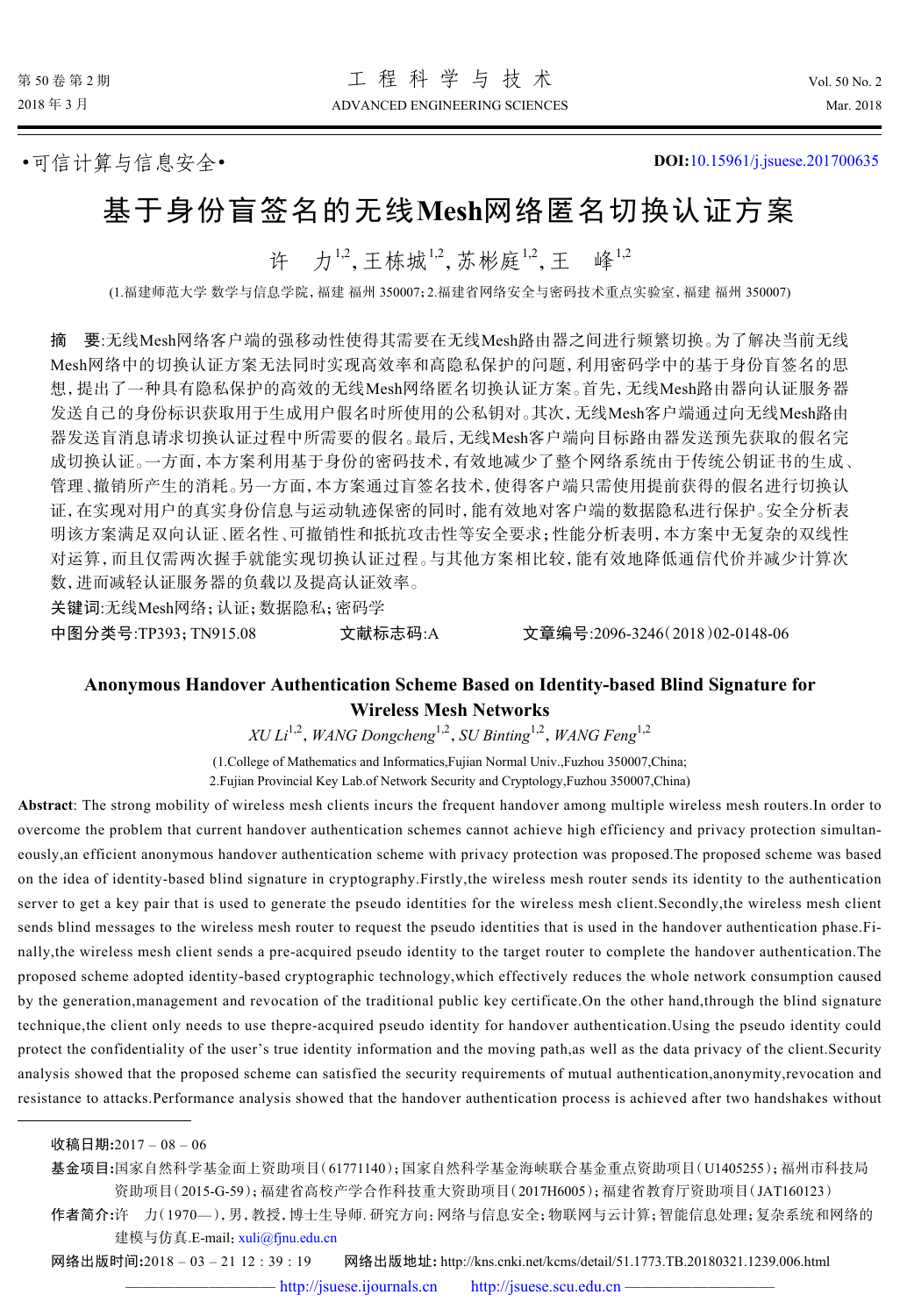pairing operations.Comparing with other schemes,the proposed scheme effectively reduces the communication cost and the number of calculation times,lightens the load of authentication server,and improves the authentication efficiency as well.

**Key words**: wireless Mesh networks;authentication;data privacy;cryptography

无线Mesh网络(wireless Mesh networks,WMNs) 作为新一代无线网络的关键技术之一,近几年广泛 获得人们的认可和应用。如[图](#page-1-0)[1](#page-1-0)所示,WMNs由无线 Mesh路由器(Mesh routers,MR)和无线Mesh客户端 (Mesh client,MC)组成,其中,MR构成了WMNs的骨 干网,其具有极小的移动性,为具有较高移动性的 MC提供网络接入服务。与传统无线网络架构相比, WMNs具有前期部署成本低、网络维护简单、较强的 鲁棒性、服务范围可靠等优势[[1](#page-4-0)–[2](#page-4-1)] 。

<span id="page-1-0"></span>

## 图 **1** 无线**Mesh**网络

## **Fig.1 Wireless mesh network**

为了保证无线Mesh客户端在移动过程中通信的 持续性,高效率的切换认证协议是必不可少的。由于 移动节点在移动过程中容易被窃听、破坏或劫持, 所以在保证切换效率的同时还要加强用户的数据 隐私保护,所以切换认证协议要满足一定的安全 性<sup>[3-[7](#page-5-0)]</sup>:1)双向认证。不仅MC要验证目标MR的合法 性,MR也要验证MC的合法性。2)会话密钥建立。切 换认证结束后,MC与目标MR要建立会话密钥,保证 以后通信的安全性。3)匿名性。弱用户匿名性,即切 换过程中,要保护认证节点的隐私使路由器无法知 道认证节点的真实身份;强用户匿名性,即在满足弱 用户匿名性的前提下,并且无法判断该认证节点是 从哪个路由器切换过来的。4)可撤销性。认证服务器 可撤销不安全用户与过期的用户,不再为其提供网 络服务。5)抵抗攻击。能够抵抗各种已知攻击,满足 安全性要求。

为实现MC的安全快速切换,相关学者陆续提 出了许多的切换认证方案<sup>[[8](#page-5-1)-[16](#page-5-2)]</sup>。基于标签的无线 Mesh网络的切换认证方案<sup>[\[8–](#page-5-1)[9\]](#page-5-3)</sup>以及文献[[10–](#page-5-4)[11\]](#page-5-5)方案 均在切换认证过程中无复杂的双线性对运算,能有 效地降低认证时延,提高认证效率,但是这些方案 都无法解决用户的隐私问题,在认证过程中敌手能 通过捕获数据包的方式,获得MC的所有真实身份 信息以及用户的运动轨迹。文献[[12](#page-5-6)–[14](#page-5-7)]方案虽然能 有效地保护用户的隐私,达到安全性要求,但是这 些方案都需要进行复杂的双线性对运算,会极大地 增加计算所产生的能耗,增加认证时延。文献 [[15](#page-5-8)–[16\]](#page-5-2)方案在实现保护用户隐私的前提下,无须复 杂的双线性对运算,提高了认证效率,但这些方案 在切换认证过程中至少需要经过3次握手才能完成 切换认证过程,增加了通信代价,也会增加认证时 延。

针对上述文献中存在的隐私泄露和切换认证过 程代价太高等问题,提出了一种采用基于身份盲签 名的切换认证方案。首先,认证节点只需在完成第一 次接入网络之后,向当前MR请求用于切换认证的假 名;然后,在切换认证过程中只需通过发送预先获取 的假名完成匿名切换,由于盲签名的特点,在该过程 中能有效解决用户的数据隐私泄露问题;最后,通过 安全分析和效率分析,证明所提出的方案能有效保 护用户的隐私和具有较高的切换效率。

# **1** 切换认证方案

由于Mesh客户端用户的移动性,为了保证网络 服务质量,设计一种安全高效的切换认证协议是很 有必要的。使用基于身份盲签名,在系统初始化阶 段,每个MR都向认证服务器(authentication server, AS)发送自己的身份信息,获取私钥。认证服务器一 般位于Internet层,用于提供授权接入服务。在客户端 完成第一次授权接入后,通过向当前接入的路由器 请求用于下次切换认证的假名。在再认证阶段,只需 要向目标路由器发送预先获得的假名,通过2次握手 就能完成匿名切换过程。根据网络自身的情况,可以 选择适合自己[网络](#page-5-9)的基于身份盲签名方案,本文的 方案采用He等[[17](#page-5-9)]提出的基于身份盲签名方案进行 构造。

### **1.1** 系统初始化阶段

在系统初始化阶段,AS执行密钥生成算法生成 自己的公私钥,然后用自己的私钥根据每个MR发送 过来的身份信息为每个MR[生成用](#page-2-0)于签名的私钥,密 钥获取过程所交换的参数如[图](#page-2-0)[2](#page-2-0)所示。首先, AS计算 系统参数;然后,MR向AS发送身份标识获取公私钥对。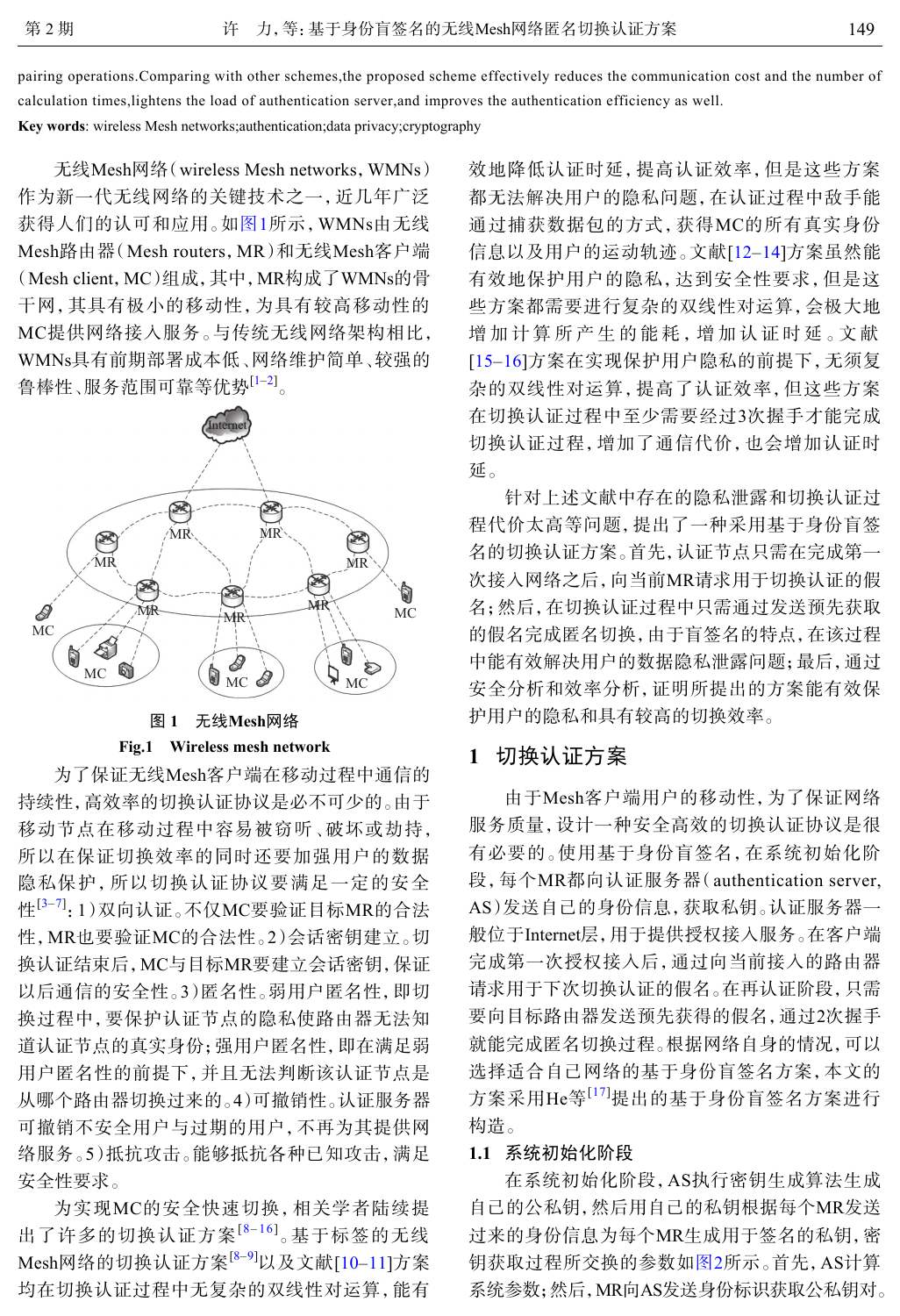<span id="page-2-0"></span>

#### **Fig.2 Process of key acquisition**

具体步骤如下:

数。AS选择大素数 $p$ 和 $q$ ,  $E$ / $F_p$ 是定义在有限域 $F_p$ 上的  $m_{\bar{p}}$  / <u>A</u> · 选择椭圆曲线  $E/F_p$ 上的一个阶为  $q$ 的点  $P$  , 生成循环加法群 $G$ ,选择散列函数 $H_1$ :{0,1}\*× $G$ →  $Z_q^*$ ,  $H_2$ : {0, 1}<sup>\*</sup> →  $Z_q^*$  。 1)AS选择系统参数,确定椭圆曲线以及散列函

 $x$ ∈Z<sup>\*</sup>,作为私钥,然后计算公钥 $P_{\text{pub}} = xP$ <sub>○</sub>公开系统 参数 $\{q, p, E/F_p, P, G, P_{\text{pub}}, H_1, H_2\}$ 。 2)AS计算系统公私钥对。AS随机选择一个参数

数 $n$  ∈  $Z_q^*$ , 将身份信息 $ID_{MR} = (ID_{AS} || n || t_s)$ , 发送给AS获 取用于签名的私钥,其中*t*,为时间戳。 3)MR向AS获取自己的公私钥对。MR选择随机

MR发送过来的身份信息后,选择随机数r∈Z<sup>\*</sup>,计算  $R_{MR} = rP \text{ } \bar{\text{H}} \text{ } h_{ID} = H_1 (ID_{MR} || R_{MR}), d_{ID} = (r + h_{ID} \cdot x) \text{ mod } q,$ 该MR的私钥 $_{s}$ k<sub>MR</sub> = ( $R_{\text{MR}},d_{\text{ID}}$ ); 然后, AS将该私钥通 4)AS为每个MR计算公私钥对。AS收到某个 过安全信道发送给MR进行秘密保存。

#### **1.2** 假名获取阶段

通过与当前为其提供网络接入服务的MR进行 交互,获取用于切换认证过程所使用的假名,该阶段 所交换的参数如[图](#page-2-1)[3](#page-2-1)所示。首先,MC接收来自MR的 参数并计算盲消息发送给MR;然后,MR对盲消息进 行盲签名;最后,MC对盲签名进行脱盲获得最后的 假名。具体步骤如下:

密 钥 *PMK*<sub>MC−MR</sub> ; M R 和 A S 之 间 共 享 会 话 密 钥  $PMK_{\mathrm{MR-AS}}$  。 1)客户端通过执行传统的认证协议,首次接 入网络。这个过程执行完后,MC和MR共享一个会话

<span id="page-2-1"></span>

**Fig.3 Process of pseudo identity acquisition**

2)MC通过与MR的交互获得用于下次切换认证 的假名。每个假名仅允许使用一次,假名使用完后, 需要与当前为其服务的MR获取假名。获取假名的具 体步骤如下:

*i*  $\overline{R}$  *i*  $\uparrow$   $\uparrow$  随机数  $k_i$  ∈  $Z_q^*$ , *i* =(1,2,3,…), 计算  $\overline{R}$ <sub>*i*</sub> =  $k_i$ *P*, 通过会话密钥 *PMK*<sub>MC−MR</sub> 对(*R<sub>i</sub>,ID<sub>MR</sub>,R<sub>MR</sub>)*加密,得  $c_{\text{Mes1}}$  = $Enc_{PMK_{\text{MC}-\text{MR}}}(\overline{R}_i || ID_{\text{MR}} || R_{\text{MR}})$  , 将  $c_{\text{Mes1}}$  发送给MC 。 ①MR为MC计算用于生成盲消息的参数。MR随

MC接收到消息后,用 $\mathit{PMK}_{\text{MC-MR}}$ 解密获得(R<sub>i</sub>,ID<sub>MR</sub>,  $R_{MR}$ ); 接着, MC随机选择*i*组随机数 $a_i, b_i, \alpha_i, \beta_i, \gamma_i \in Z_q^*,$  $\partial f$   $\hat{H}$   $\hat{H}_{ID} = H_1 (ID_{MR} || R_{MR}), R_i = \alpha_i \overline{R}_i + \beta_i P + \gamma_i (R_{MR} + h_{ID} P_{pub}),$  $h_i = H_1(m_i || R_i)$ ,  $m_i = (b_i || A)$ , 其中 $A = a_i P$ ; 然后, 计算  $\overline{h}_i$  = ( $\alpha_i$ <sup>-1</sup>( $h_i$ + $\gamma_i$ )) mod  $q$ , 并将盲消息( $\overline{h}_1, \overline{h}_2, \cdots, \overline{h}_i$ )发送 ②MC计算盲消息并发送给MR获取盲签名。 给MR。

 $MR接收到盲消息后,对盲消息进行签名得 $\bar{s}_i = (\bar{h}_i d_{ID} +$$  $k_i$ )mod  $q$ , 将盲签名( $\bar{s}_1, \bar{s}_2, \cdots, \bar{s}_i$ )发送给MC。 ③MR对MC发送过来的盲消息进行盲签名。当

 $MC接收到盲签名  $\bar{s}_i$ 之后,验证盲签名的有效性$  $\bar{s}_i$ *P* =  $\bar{h}_i$ ( $R_{MR}$  +  $h_{ID}P_{pub}$ ) +  $\overline{R}_i$ , 当等式成立时, 对盲签名进 行脱盲得 $s_i$  = ( $\alpha_i$  $\bar{s}_i$  +β $_i$ )mod  $q$  , 得到脱盲后的签名即 $i$ 个 假名(*s<sub>i</sub>,R<sub>MR</sub>,R<sub>i</sub>,m<sub>i</sub>,ID<sub>MR</sub>); 然后,MC用AS的公钥i个假* 名以及自己的身份进行加密 $c_{\text{MC-AS}} = \textit{Enc}_{\textit{P}_{\text{pub}}}(\bar{s}_1, \bar{s}_2, \cdots,$  $\bar{s}_i$ ,*ID*<sub>MC</sub>), 其中, *ID*<sub>MC</sub>为MC的真实身份信息, 被发送 ④M C对盲签名进行脱盲获得最后的假名。 给MR,再由MR发送给AS进行假名登记保存。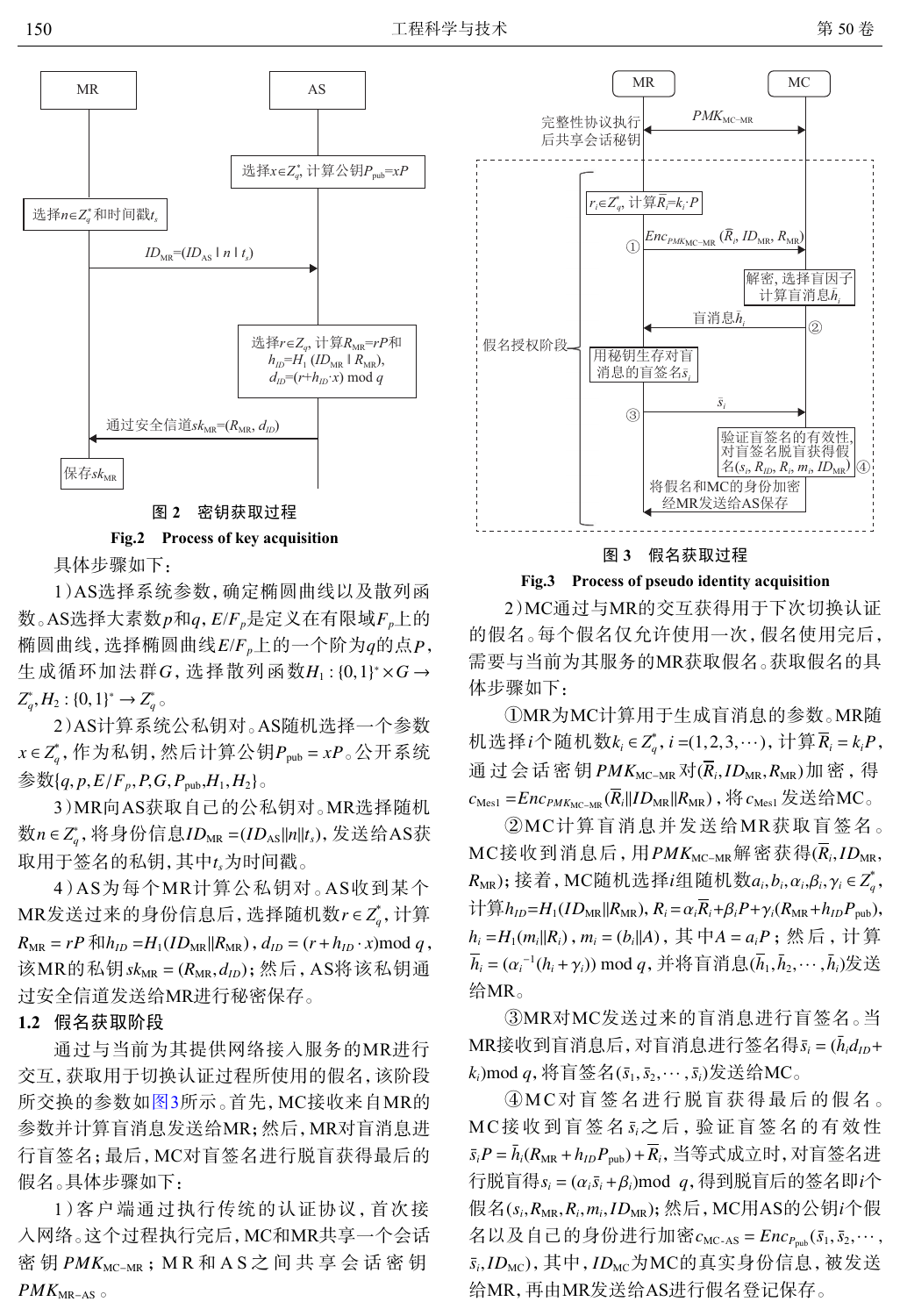#### **1.3** 再认证阶段

由于环境原因或者客户端的移动,为了提供更 好的服务,必须切换到通信质量更好的MR,本方案 经过两次握手就能完成MC的切换认证过程。再认证 的参数交换[如图](#page-3-0)[4](#page-3-0)所示。首先,MC选择一个通信质量 最好的MR将假名发送给其请求切换;然后,该MR验 证MC假名的合法性,如果合法再向MC发送签名证 明自己的身份。

<span id="page-3-0"></span>

具体步骤如下:

将之前获得的假名中的一个(*s,R<sub>MR</sub>,R,m,ID<sub>MR</sub>)*发送 1)MC通过发送预先获得的假名请求切换认证。 MC选择通信质量最好的MR进行切换请求,MC首先 给目标MR(此阶段中将目标MR称为FMR),请求 接入。

允许MC的接入请求。接着,选择随机数 $c$  ∈  $Z_q^*$ 与时间  $\mathbb{E}$  $\bar{t}$ , 计算C =cP, 根据消息m中的A计算临时会话密 *S T K* = *cA*钥 。然后,用之前跟AS交互获得的私钥进 行签名得 $\sigma_{\text{\tiny{FMR}}}$  =  $c$  +  $H_{\text{\tiny{I}}}(R_{\text{\tiny{FMR}}}\|C\|{\bar{t}}_s) \cdot d_{\text{\tiny{ID}}}$  , 用STK 加 密  $c_{\text{FMR}} = Enc_{STK}(\sigma_{\text{FMR}} || ID_{\text{FMR}} || R_{\text{FMR}}), \# \mathcal{B}(c_{\text{FMR}}, C, \bar{t}_s)$ 发送 2)FMR验证MC的合法性决定是否允许MC的接 入,并且向MC证明自己的合法性。FMR接收到消息 后,首先,检查假名的使用情况,如果假名已使用则 拒绝MC接入,如果假名有效,根据式(1)验证签名的 有效性,当且仅当验证通过才证明MC是合法的,才 给MC证明自己的身份。

$$
sP = h(R_{MR} + h_{ID}P_{pub}) + R \tag{1}
$$

其中,  $h = H_2(m||R)$ ,  $h_{ID} = H_1(ID_{MR}||R_{MR})$ 。式(1)的具体 计算步骤如下:

$$
s = \alpha \bar{s} + \beta \mod q,
$$
  
\n
$$
sP = (\alpha \bar{s} + \beta)P = (\alpha \cdot (\bar{h} \cdot d_{ID} + k) + \beta)P =
$$
  
\n
$$
(\alpha \cdot ((\alpha^{-1}(h + \gamma)) \cdot d_{ID} + k) + \beta)P =
$$
  
\n
$$
(\alpha \cdot k + (h + \gamma) \cdot d_{ID} + \beta)P =
$$
  
\n
$$
(\alpha \cdot k + h \cdot d_{ID} + \gamma \cdot d_{ID} + \beta)P =
$$
  
\n
$$
(h \cdot d_{ID})P + (\alpha \cdot k + \gamma \cdot d_{ID} + \beta)P =
$$
  
\n
$$
h(R_{MR} + h_{ID}P_{pub}) + R
$$

*M*C接收到消息后, 首先计算*STK* = *aC* , 用*STK* 解密 获得( $\sigma_\text{\tiny FMR},$ ID<sub>FMR</sub>,R<sub>FMR</sub>);然后,验证签名的有效性  $\sigma_{FMR}P = H_1(R_{FMR}||C||\bar{t}_s) \cdot (R_{FMR} + h_{ID}P_{pub}) + C$ ,  $\frac{1}{\sqrt{2}}$   $\dot{\mathbb{H}}$ ,  $h_{ID} =$  $H_{\text{I}}(ID_{\text{FMR}}|\mathcal{R}_{\text{FMR}})$ , 当且仅当等式成立, 即验证通过, 则 3)MC验证FMR的合法性决定是否接入网络。 证明FMR是合法的,确定接入。至此MC通过与 FMR的2次握手就能实现切换认证。

# **2** 安全分析

作者提出的方案中,客户端通过之前获取的假 名验证自己的身份的有效性,用于计算临时会话密 钥的随机数都是客户端和路由器自己选择的,敌手 无法计算出。所以,客户端能通过假名达到对自己真 实信息和运动轨迹的保护。下面将从双向认证、密钥 协商安全性、匿名性、可撤销性、抗攻击性对本方案 进行安全分析。

## **2.1** 双向认证

 $MR签名过的假名(s, $R_{MR}, R, m, h_{ID}$ )以请求接入网络,$ 切换认证过程需要Mesh路由器和Mesh客户端相 互确认对方的合法性才允许接入和允许被接入。本 方案中,当MC请求切换到新的MR时,首先,向目标 MR(FMR)发送假名获取阶段获得的已经由其他 并对FMR进行挑战。当FMR接收到消息后,开始时只 有假名有效,并且根据式(1)验证签名的有效性,只 有验证通过才表示该MC是合法的;然后,FMR用自 己从AS获得的密钥进行签名,并且根据Diffee-Hellman交换获得的对称密钥对签名进行加密发送给 MC,当且仅当能解密获得签名以及签名验证能通过 才能证明FMR是合法的。这就达到了客户端和路由 器的双向认证。

### **2.2** 密钥协商安全性

*S T K* 是通过Diffee-Hellman密钥交换协议获得的,用 *S T K* 于计算最后 的随机数都由MC和MR自己选择, 所以, 只有MC和MR才能计算出*STK*, 能有效地保证 由于在再认证阶段,最后计算的临时会话密钥 会话密钥的安全性。

# **2.3** 匿名性

 $\bar{h}_i$ 与客户端的真实身份信息和消息 m<sub>i</sub>是统计无关的; 在本方案中,使用了盲签名。用户计算的盲消息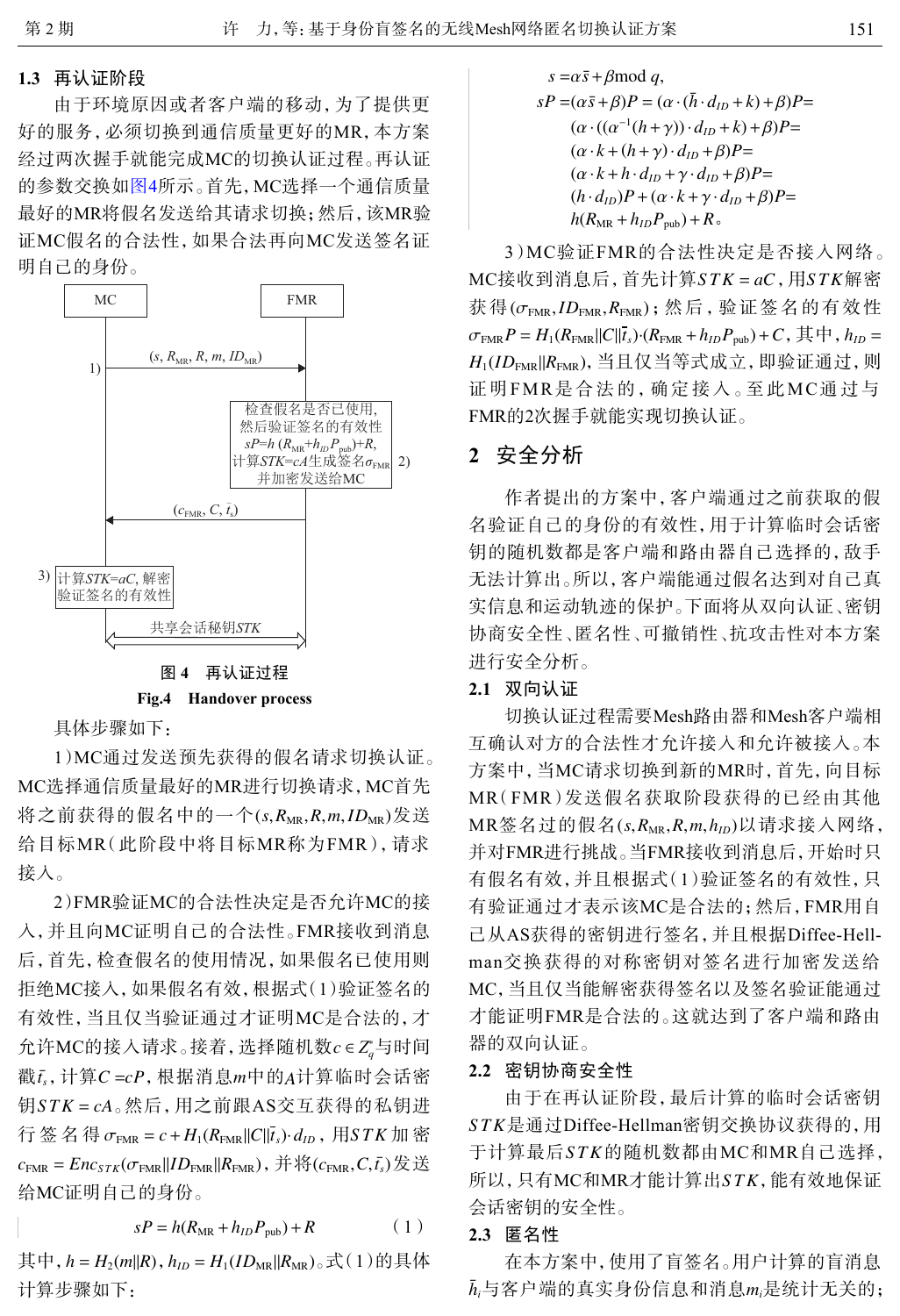消息 h<sub>i</sub>和盲签名, 而这些消息与切换认证过程中客户 每个假名中的 $R_{\text{\tiny MR}}$ 是AS产生的,只有AS能够将 $R_{\text{\tiny MR}}$ 与  $MR对应起来,且 $ID_{MR}$ 是由 $MR$ 产生并秘密保存的,故$ 当客户端获得盲签名后,对盲签名进行脱盲后获得 的假名与盲签名也是统计无关的。所以除了用户自 己,其他人在假名获取阶段能够得到的消息只有盲 端使用的假名,除了用户自己,其他人没有办法将它 们关联起来,并且客户端每次切换认证使用的假名 都是不同的,所以就能实现用户的身份匿名。另外, 敌手和目标MR是无法通过假名判断该认证节点是 从哪个路由器切换过来的,所以本方案具有强用户 匿名性。

# **2.4** 可撤销性

由于所有的 $R_{\text{MR}}$ 都是由AS产生的, 所以AS可以 实现对MR的管控和撤销。而当MC向MR请求假名之 后,必须将假名与自己的身份信息采用加密的方式 通过当前接入的MR发送给AS进行假名注册,所以 AS也可以实现对MC的管控和撤销。

#### **2.5** 抗攻击性

在无线Mesh网络通信中,要阻止窃听者捕获到 通信的数据包是很困难的,即使能做到代价也是难 以接受的。在本方案中,窃听者依然能够捕获到用户 通信的数据包,但是,因为所有的通信数据包都通过 加密的形式发送,所以即使捕获到数据包,没有密钥 也不能解密获得明文即通信内容。

*S T K* 重放的消息计算出 。2)抗中间人攻击:用于计算 *STK*的<br>密钥的<br>是个有<br>算*STK* 1)抗重放攻击:在消息中,每个消息都嵌入了随 机数,并且通过数字签名使用挑战–应答的方式验 证,每个用于切换认证的假名都仅允许使用一次,所 以重放的消息不能通过验证,并且攻击者不能通过 会话密钥STK的参数嵌入在数字签名中,修改用于 计算会话密钥的参数会导致验证不通过,也就无法 证明自己是个有效的用户,所以攻击者无法通过篡 改用于计算STK的参数计算出最后的临时会话密钥。

# **3** 性能分析

切换认证协议不仅要保证整个认证过程安全 性,还要提高认证过程的效率减少认证时延。而且本 文方案在保证切换认证的安全性和认证效率的前提 下,还有效地减少了整个网络系统的负载。

通过基于身份的机制,能有效地减少整个网络 系统由于传统公钥证书的生成、管理、撤销所产生的 消耗。只需在客户端首次接入后,从当前为其提供服 务的MR获取用于下次切换认证的假名。与文献 [[6,](#page-5-10)[18](#page-5-11)]方案对比,这些方案都需要与AS进行交互,获 取用于下次切换的假名,而作者提出的方案相当于 将AS的部分权力授予MR,让MR为客户端计算假 名,这样能有效的减轻AS的负载,充分发挥无线 Mesh网络中MR的性能。并且由于AS对于MC而言是 位于多跳之外的,而当前接入的MR是一跳的,所以 能减少传输代价。

主要考虑复杂的双线性对运算Pairng(用 $T_{\text{P}}$ 表示 )、椭 圆曲线运算ECC(用 $T_{\rm E}$ 表示)、握手次数 $T_{\rm H}$ 以及匿名 从隐私保护的角度出发,将本文方案与其他具 有隐私保护的方案<sup>[[12](#page-5-6)–[13](#page-5-12),[19](#page-5-13)]</sup>进行比较。结果如表1所 示。由于简单的运算对于切换认证的时延影响很小, 性强弱。这两种较为复杂的运算所需的时间也是相 差较大的,执行一次双线性对运算所需时间大约为 20.04 ms,而执行一次椭圆曲线点乘运算的时间大约 为2.21 ms[[20\]](#page-5-14)。其中, 匿名性的弱强对应弱用户匿名性 和强用户匿名性,文献[[12\]](#page-5-6)–W方案和文献[[12](#page-5-6)]–S方 案分别表示文献[\[12\]](#page-5-6)中具有弱用户匿名性和具有强 用户匿名性的切换认证方案。

## 表 **1** 各方案性能分析与比较

**Tab.1 Performance analysis and comparison of each scheme**

| 方案         | $T_{\rm H}$    | $T_{\rm P}$ | $T_{\rm E}$ | 屠名性 | 总时延               |
|------------|----------------|-------------|-------------|-----|-------------------|
| 文献[12]-W方案 | - 3            | 0           | 4           | 弱   | $3T_H + 8.84$ ms  |
| 文献[12]-S方案 | 3              | 3           | 8           | 强   | $3T_H + 77.8$ ms  |
| 文献[13]方案   | 2              | 4           | 2           | 强   | $2T_H + 84.58$ ms |
| 文献[19]方案   | $\mathfrak{D}$ | $\theta$    | 8           | 强   | $2T_H + 17.68$ ms |
| 本文方案       | $\mathcal{L}$  | 0           |             | 强   | $2T_H + 15.47$ ms |

# **4** 结 论

网络安全问题在信道开放的无线网络中,一直 是人们关注的焦点。为了解决无线Mesh网络切换认 证过程中移动节点的隐私问题,提出了一种采用基 于身份盲签名的匿名切换认证方案,客户端通过与 当前为其服务的MR进行交互,获取用于切换认证的 假名,达到匿名切换认证的效果,能有效地保护客户 端的隐私。切换认证过程经过2次握手就能完成,且 认证过程无复杂的双线性对运算,通信代价低, 认证效率较高。在未来的工作中,将进一步研究在多 个客户端同时认证场景下的切换认证方案。

### 参考文献:

- <span id="page-4-0"></span>[1] Fowler T. Mesh networks for broadband access[J].IEE Review,2001,47(1):17–22.
- <span id="page-4-1"></span>Akyildiz I F,Wang Xudong,Wang Weilin.Wireless Mesh [2] networks:A survey[J].Computer Networks,2005,47(4): 445–487.
- <span id="page-4-2"></span>[3] He Daojing, Chen Chun, Chan S, et al. Secure and efficient handover authentication based on bilinear pairing functions[J].